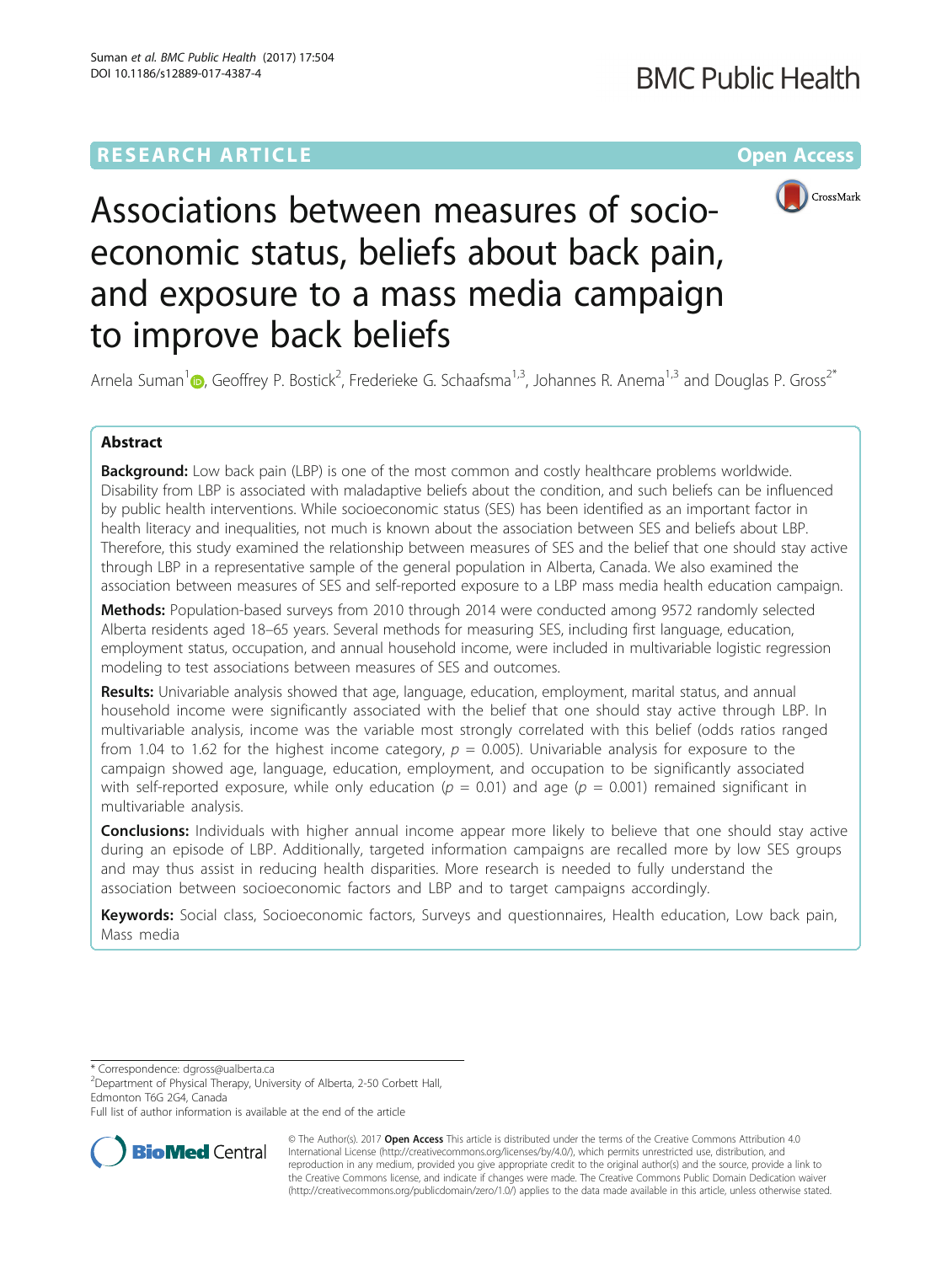# Background

Socioeconomic status (SES), conceptualized as the social standing or class of an individual or group, has been identified as an important factor in health inequalities [[1, 2\]](#page-8-0). People with higher SES tend to live longer, healthier lives, and suffer less from disease and disability [\[3](#page-8-0), [4](#page-8-0)]. Furthermore, SES and disability appear to have a gradient relationship, with better health accompanying increases in SES [\[5](#page-8-0)]. Adler and Newman have proposed several pathways through which SES may influence health [[6](#page-8-0)]. These include SES and environmental exposures (i.e. exposure to damaging agents in the work or home environment), SES and social environment (i.e. isolation and engagement in social networks), SES and health care (i.e. access, use, and quality of health care), and SES and behaviour and lifestyle [\[6](#page-8-0)].

With many pathways through which SES can influence health, many approaches to measure SES have been taken in health research. For example, level of education, occupation and occupational status, income and wealth, and geographical features have often been used as measures of SES [\[7](#page-8-0)–[9\]](#page-8-0). SES is often investigated in health disparities research, but as of yet, not much is known about the relationship between socioeconomic factors and low back pain (LBP). Results of the few studies that have reported on this relationship are conflicting [[10, 11](#page-8-0)]. Considering that LBP is one of the most prevalent disorders worldwide, and has an enormous economic and societal burden, it is important to identify factors that might help reduce the prevalence of LBP and its associated disability [\[12](#page-8-0), [13](#page-8-0)].

Evidence indicates that staying active during a LBP episode leads to quicker recovery and clinical practice guidelines consistently recommend remaining active despite LBP [\[14\]](#page-8-0). Disability among adults with LBP has been found to be associated with maladaptive LBP beliefs, such as the belief that movement will cause physical damage to the spine and that bed rest is needed for managing LBP [[15](#page-8-0)–[18](#page-8-0)]. Indeed, beliefs about LBP in the general public tend to be maladaptive [[19](#page-8-0)–[24](#page-8-0)]. This has led developers of mass media interventions to focus on changing beliefs about activity in the hope that it will lead to more adaptive beliefs that change associated health behaviour (i.e. more activity during LBP episodes and thus less disability). Unfortunately, most mass media campaigns have resulted in improvements in beliefs, but have failed to result in sustainable changes in associated disability behaviours [[25](#page-8-0)–[27](#page-8-0)]. Various explanations have been suggested, many of which were campaign-related.

One factor that may have influenced the success of LBP campaigns is SES. Personal and environmental factors play a role in health behaviour, as many health models have suggested. For example, education has been found to be related to LBP beliefs [[28](#page-8-0)]. Individuals with

a higher level of education may be more adept at sifting through the vast amount of information about LBP and adopting more adaptive beliefs about their LBP (i.e. believing that one should stay active during an episode of LBP) [\[29](#page-8-0), [30\]](#page-8-0). Since none of the previous mass media campaigns have examined the relationsship between SES and campaign effects, it is possible that more targeted messaging could result in better outcomes. This study examined the relationship between measures of SES and the belief that one should stay active through LBP among the general population of Alberta, Canada. We also examined the association between measures of SES and exposure to a mass media campaign aimed at improving back beliefs.

# **Methods**

# Design

Over the past decade, the Workers' Compensation Board and partners in the province of Alberta, Canada have undertaken a mass media campaign designed to improve back beliefs among the general public. This campaign was evaluated in a previous study [[25\]](#page-8-0). From 2010 through 2014, annual data on public beliefs continued to be gathered using cross-sectional surveys. These surveys contained the key question related to beliefs about staying active during LBP that was also used during the initial study [[25\]](#page-8-0). The Workers' Compensation Board-Alberta provided access to the survey data that contained measures of LBP beliefs along with several demographic characteristics. Informed consent was not written, but obtained by the polling firms verbally for telephone surveys and online for web-based surveys. Consent was also implied through completion of the survey. The University of Alberta's Health Research Ethics Board approved this study.

### Study population

Between 2010 and 2014, 9572 randomly selected Alberta residents aged 18–65 years were surveyed. The sample appeared representative of the overall population of adult Albertans based on a comparison with region, sex, and age information available in the most recent Statistics Canada census information [\[31\]](#page-8-0). Experienced polling firms collected data using Computer-Assisted Telephone Interviews ( $n = 4500$ ) and web-based surveys ( $n = 5072$ ). The telephone surveys were conducted in January 2010  $(n = 900)$ , January 2011  $(n = 900)$ , July 2013 for the year 2012 ( $n = 900$ ), November 2013 for the year 2013  $(n = 900)$  and May 2014  $(n = 900)$ . Web-based surveys were conducted in January 2010 ( $n = 1002$ ), January 2011  $(n = 1066)$ , July 2013 for the year 2012  $(n = 1002)$ , November/December 2013 for the year 2013 ( $n = 1001$ ) and May 2014 ( $n = 1001$ ). Respondents to the telephone interviews were randomly selected while the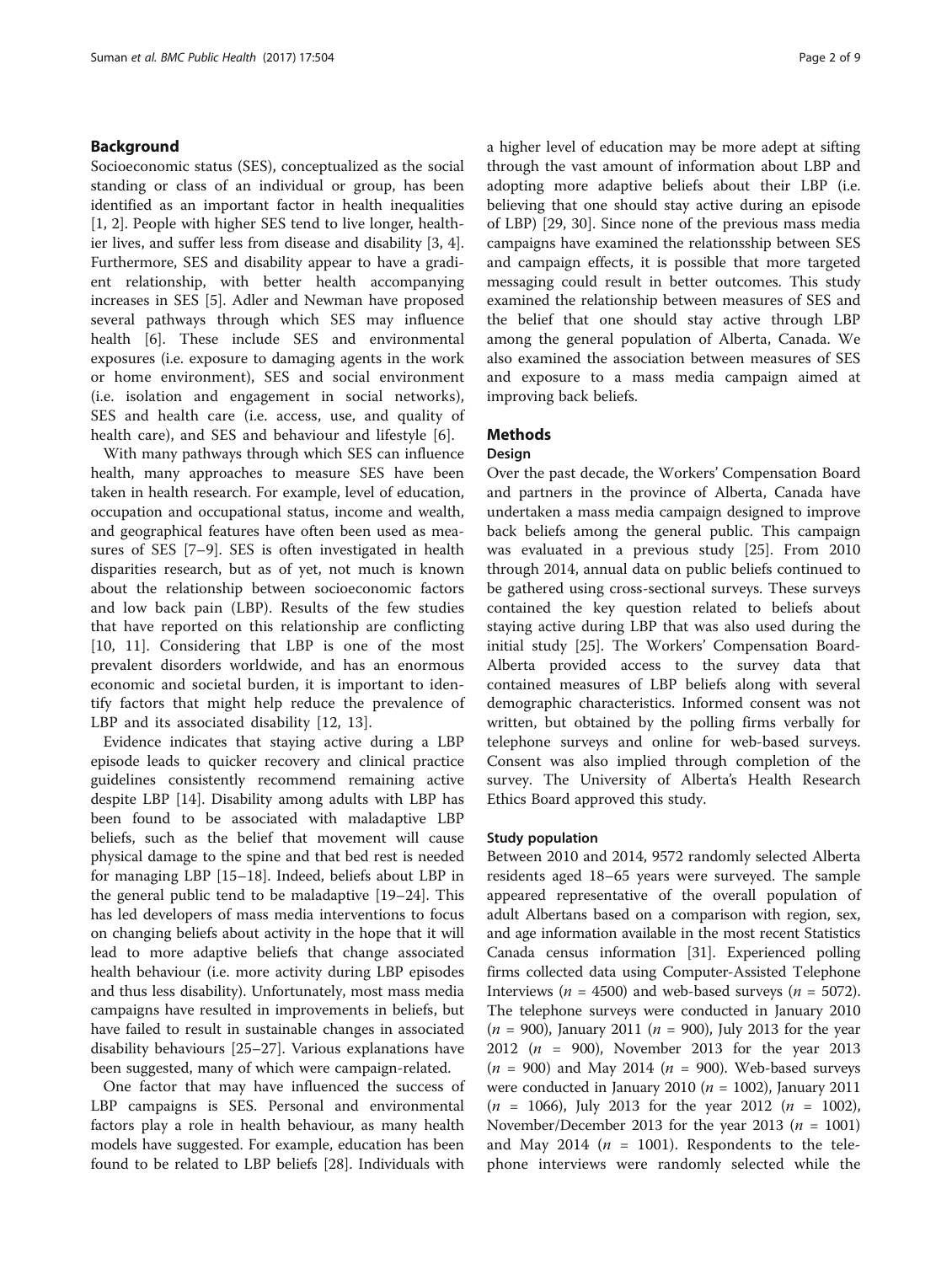web-based surveys were not random (i.e. self-selected respondents to the online survey). Since the majority of respondents were self-selected, we were unable to calculate response rates.

## Outcome measures

The surveys contained the key belief question from the original campaign surveys regarding staying active with back pain. Respondents were asked their level of agreement (from 1-Completely Disagree to 5-Completely Agree) with the statement "If you have back pain you should try to stay active". Level of agreement with this statement was considered the primary outcome measure for the current study, and responses were dichotomized by combining the agree options (4 and 5) into one category and disagree options (1 and 2) into a second category with the neutral option (3). Agreement with this statement was considered an adaptive back belief, while not agreeing with the statement was considered a maladaptive back belief. Although there has been little formal reliability or validity testing of this outcome measure of beliefs about LBP, the previous study by Gross et al. highlights the validity of the belief question [[25\]](#page-8-0). It has been used in research performed in Scotland and Canada, and in both locations it was capable of detecting changes in general public back pain beliefs [[25, 26](#page-8-0)]. The surveys also inquired about respondents' exposure to campaign messaging, asking whether they recalled seeing or hearing any advertising that says "Back pain: Don't take it lying down" or advising that it is important to stay active through back pain. This selfreported exposure to campaign messaging was considered a secondary outcome measure for this study.

Available measures of SES that were used as independent variables were region of residence (Edmonton/Calgary or other region in Alberta, where Edmonton/Calgary were considered urban and other regions were considered rural), the language respondents first learned at home in their childhood (French/English or other, where French and English were considered native and other languages were considered immigrant), level of education, employment situation, occupation, marital status, income category, and the number of people in the respondents' household. Education, employment, occupation, and marital status had multiple categories and were collapsed into variables with more meaningful categories for analysis. The specific categories used can be seen in Table [1](#page-3-0). Furthermore, the surveys contained basic descriptive information regarding characteristics of the study population. This included type of survey (phone- or web-based), age category, and sex of respondents. The original survey items used in this study are shown in Additional file [1](#page-7-0).

### Data analysis

Descriptive demographic and SES characteristics of the sample population were summarized. Logistic regression analysis was performed to identify SES measures associated with back beliefs as well as campaign exposure. For the continuous variable (i.e. number of people in respondents' household), a test for linearity with the outcome measures was performed first. As the assumption of linearity was not violated, this variable was kept as continuous in all models. All SES variables were entered into univariable models first. Variables that were significant in univariable models were then entered into a final multivariable model. However, in cases where eligible variables were highly correlated, as measured by Cramer's  $V$  (>0.90), only the most significant variable was entered to avoid problems with collinearity. Hosmer-Lemeshow tests were performed to examine goodness-of-fit. For all analyses, significance levels were set to a  $p$ -value of 0.05. All analyses were conducted using IBM SPSS Statistics 23.0 (Armonk, New York).

# Results

## Sample characteristics

Table [1](#page-3-0) provides an overview of the characteristics of the sample population. The majority of respondents were older than 44 years of age, female, had completed the web-based survey, lived in an urban region, and their native language was English and/or French. The average household consisted of 2.7 people, and one third of respondents reported an annual household income of \$100,000CDN or more. Furthermore, 67.6% of respondents reported agreeing with the statement "If you have back pain you should try to stay active", and 42% of respondents reported being exposed to campaign advertising. Most respondents were married, had completed College or Technical training, and were employed fulltime. The types of occupations reported by the respondents varied widely, but most respondents (44.2%) were homemakers, students, retirees, or unemployed.

# Logistic regression modeling 'stay active' item

Univariable logistic regression analysis showed statistically significant associations between agreement with the 'Stay Active' item, age, and several SES measures. People that learned a language other than English and/or French as their first language were less likely to agree with the item (Odds Ratio (OR) 0.78, 95%-Confidence Interval (CI) 0.63–0.98,  $p = 0.03$ ). A higher educational level was positively related to agreement with the item, and there appeared to be a significant and gradient increase (OR 1.23 and 1.25 for college/technical training and university education respectively, both  $p = <0.001$ ). Homemakers, retirees, students, and unemployed people were less likely to agree with the item than people that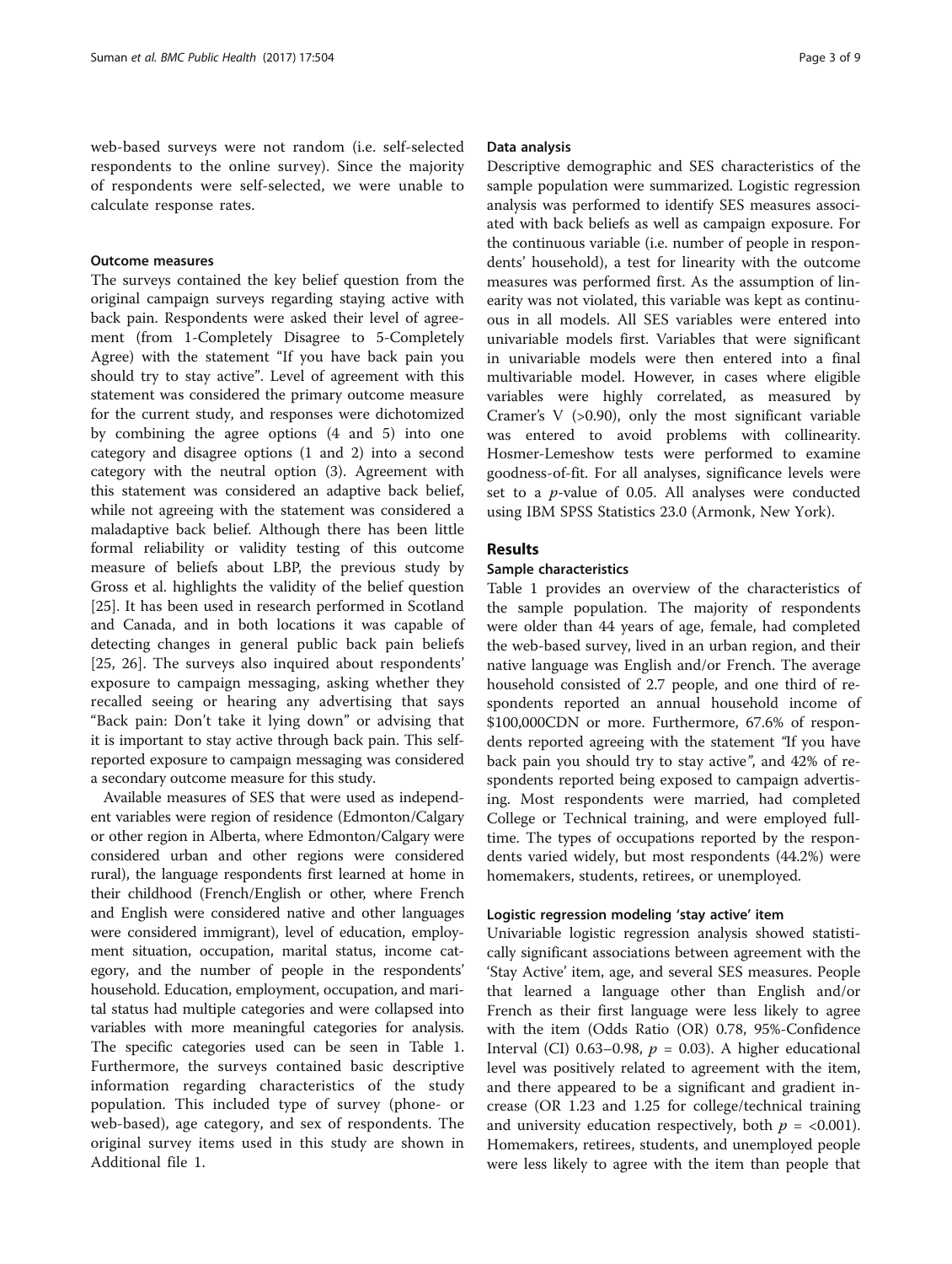<span id="page-3-0"></span>**Table 1** Population Characteristics  $(n = 9572)$ 

| Characteristic                               | N (%)       |
|----------------------------------------------|-------------|
| Age category                                 |             |
| $18 - 24$                                    | 447 (4.9)   |
| $25 - 34$                                    | 1175 (12.9) |
| $35 - 39$                                    | 933 (10.2)  |
| $40 - 44$                                    | 1384 (15.2) |
| 45–54                                        | 1912 (21.0) |
| $55 - 64$                                    | 1891 (20.7) |
| $65+$                                        | 1375 (15.1) |
| Not reported                                 | 455         |
| Occupation                                   |             |
| Manual workers                               | 864 (9.7)   |
| Office workers                               | 1636 (18.4) |
| Sales & services workers                     | 816 (9.2)   |
| Professional, Science & Technology workers   | 1637 (18.4) |
| Other (Homemaker/Student/Retired/Unemployed) | 3928 (44.2) |
| Not reported                                 | 691         |
| Income category                              |             |
| \$19.999 or less                             | 445 (5.9)   |
| \$20.000-39.999                              | 1124 (14.9) |
| \$40.000-59.999                              | 1344 (17.8) |
| \$60.000-79.999                              | 1187 (15.7) |
| \$80.000-99.999                              | 1025 (13.6) |
| \$100.000 or more                            | 2431 (32.2) |
| Not reported                                 | 2016        |
| Employment                                   |             |
| Employed (full-time or part-time)            | 2256 (51.7) |
| Other (Homemaker/Student/Retired/Unemployed) | 2106 (48.3) |
| Not reported                                 | 5210        |
| Number of people in household, mean (SD)     | 2.75 (1.49) |
| Range (Min-Max)                              | $1 - 13$    |
| Not reported                                 | 5132        |
| Type of survey                               |             |
| Phone-based                                  | 4500 (47.0) |
| Web-based                                    | 5072 (53.0) |
| Sex                                          |             |
| Female                                       | 5271 (55.1) |
| Region                                       |             |
| Edmonton/Calgary (Urban)                     | 6417 (67.0) |
| Language                                     |             |
| English/French (Native)                      | 4679 (92.7) |
| Not reported                                 | 4526        |
|                                              |             |

**Table 1** Population Characteristics ( $n = 9572$ ) (Continued)

| Marital status                     |             |
|------------------------------------|-------------|
| Single                             | 1529 (16.2) |
| Married/common law union           | 6430 (68.2) |
| Other (Divorced/Separated/Widowed) | 1473 (15.6) |
| Not reported                       | 140         |
| Agree with 'Stay Active'           | 6471 (67.6) |
| Not reported                       | 1           |
| Exposed to campaign                | 2409 (42.2) |
| Not reported <sup>®</sup>          | 3868        |
| <b>Education</b>                   |             |
| High School Diploma or Lower       | 2557 (27.1) |
| College or Technical Training      | 3719 (39.4) |
| University Education               | 3168 (33.5) |
| Not reported                       | 128         |
|                                    |             |

<sup>a</sup>Large number of missing data on reported campaign exposure, because this question was not asked in all survey years

were employed either full-time or part-time (OR 0.88, 95%-CI 0.78–1.00), and this was statistically significant ( $p = 0.05$ ). Marital status was also significantly related to agreement with the item. People who were married or in common law union were more likely to agree than single people (OR 1.34, 95%-CI 1.20–1.51,  $p = <0.001$ ), as were people that were divorced, separated, or widowed (OR 1.31, 95%-CI 1.13–1.53,  $p = \langle 0.001 \rangle$ . Having an income between \$40,000 and \$59,999, between \$80,000 and \$99,999, or >\$100,000 led to a significant increase in agreement with the statement, compared to having an income of \$19,999 or less. Respective ORs for these income categories were 1.24 (95%-CI 1.00–1.55,  $p = 0.05$ ), 1.41 (95%-CI 1.12–1.78,  $p = 0.004$ ), and 1.66 (95%-CI 1.34–2.05,  $p = 0.001$ .

Variables entered into the multivariable logistic regression analysis for agreement with the 'stay active' statement included age, educational level, employment situation, marital status, and income category. While language was significant in the univariable model, there were insufficient cases in the dataset to run this variable in the multivariable model. The only association that remained significant in multivariable regression was that between agreement with the statement and income  $(p = 0.005)$ . A Hosmer-Lemeshow test for the multivariable model showed a p-value of 0.16 ( $X^2$  11.9 with 8 degrees of freedom), suggesting that the data fit the model. Table [2](#page-4-0) shows the crude and adjusted associations between the 'Stay Active' item and SES-measures.

## Logistic regression modeling for campaign exposure

Table [3](#page-5-0) shows the associations between campaign exposure and SES measures. Univariable regression showed a significant association between campaign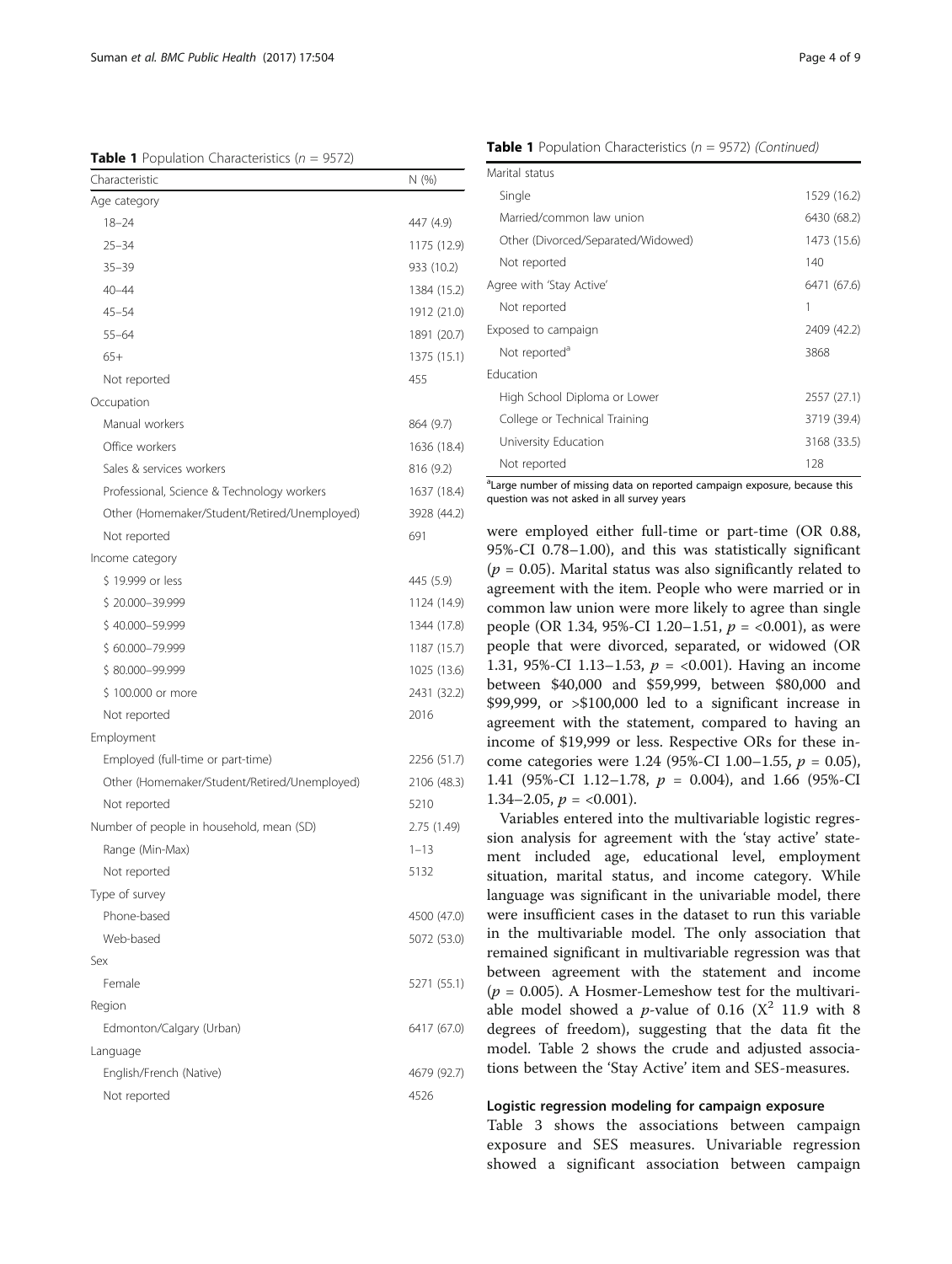<span id="page-4-0"></span>

| Variable                                     | Univariable associations |               |            |                                 | Multivariable associations |               |                 |
|----------------------------------------------|--------------------------|---------------|------------|---------------------------------|----------------------------|---------------|-----------------|
|                                              | OR                       | 95%-CI        | $p$ -value | Included in multivariable model | OR                         | 95%-CI        | <i>p</i> -value |
| Age                                          |                          |               |            | Yes                             |                            |               |                 |
| 18-24 (reference)                            | 1                        |               | 0.12       |                                 | $\mathbf{1}$               |               | 0.29            |
| $25 - 34$                                    | 1.49                     | $1.49 - 1.49$ | < 0.001    |                                 | 1.08                       | $0.69 - 1.70$ | 0.74            |
| $35 - 39$                                    | 1.88                     | $1.88 - 1.89$ | < 0.001    |                                 | 1.02                       | $0.63 - 1.65$ | 0.94            |
| $40 - 44$                                    | 2.08                     | $2.08 - 2.08$ | < 0.001    |                                 | 1.24                       | $0.77 - 2.00$ | 0.38            |
| $45 - 54$                                    | 1.92                     | $1.92 - 1.92$ | < 0.001    |                                 | 1.23                       | $0.79 - 1.91$ | 0.37            |
| $55 - 64$                                    | 2.08                     | $2.07 - 2.08$ | < 0.001    |                                 | 1.27                       | $0.81 - 1.98$ | 0.30            |
| $65+$                                        | 1.80                     | $1.80 - 1.81$ | < 0.001    |                                 | 1.47                       | $0.93 - 2.31$ | 0.10            |
| Region                                       |                          |               |            | No                              |                            |               |                 |
| Urban (reference)                            | 1                        |               |            |                                 |                            |               |                 |
| Rural                                        | 1.00                     | $0.91 - 1.09$ | 0.92       |                                 |                            |               |                 |
| Language                                     |                          |               |            | No <sup>a</sup>                 |                            |               |                 |
| English/French (reference)                   | 1                        |               |            |                                 |                            |               |                 |
| Other                                        | 0.78                     | $0.63 - 0.98$ | 0.03       |                                 |                            |               |                 |
| N people in household                        | 0.97                     | $0.94 - 1.02$ | 0.22       | No                              |                            |               |                 |
| Educational level                            |                          |               |            | Yes                             |                            |               |                 |
| High School Diploma or Lower (reference)     | 1                        |               | < 0.001    |                                 | 1                          |               | 0.61            |
| College or Technical Training                | 1.23                     | $1.12 - 1.37$ | < 0.001    |                                 | 1.08                       | $0.89 - 1.30$ | 0.44            |
| University Education                         | 1.25                     | $1.12 - 1.40$ | < 0.001    |                                 | 1.11                       | $0.90 - 1.36$ | 0.35            |
| Employment                                   |                          |               |            | Yes                             |                            |               |                 |
| Employed full-time or part-time (reference)  | 1                        |               |            |                                 | 1                          |               |                 |
| Other (Homemaker/Retired/Unemployed/Student) | 0.88                     | $0.78 - 1.00$ | 0.05       |                                 | 0.89                       | $0.75 - 1.06$ | 0.20            |
| Occupation                                   |                          |               |            | No                              |                            |               |                 |
| Manual workers (reference)                   | 1                        |               | 0.19       |                                 |                            |               |                 |
| Office workers                               | 1.14                     | $0.95 - 1.36$ | 0.16       |                                 |                            |               |                 |
| Sales & Services workers                     | 1.00                     | $0.82 - 1.23$ | 1.00       |                                 |                            |               |                 |
| Professional, Science & Technology workers   | 1.10                     | $0.92 - 1.31$ | 0.29       |                                 |                            |               |                 |
| Other (Homemaker/Student/Retired/Unemployed) | 1.00                     | $0.85 - 1.16$ | 0.95       |                                 |                            |               |                 |
| Marital status                               |                          |               |            | Yes                             |                            |               |                 |
| Single (reference)                           | 1                        |               | < 0.001    |                                 | 1                          |               | 0.42            |
| Married/Common Law Union                     | 1.34                     | $1.20 - 1.51$ | < 0.001    |                                 | 1.47                       | $0.90 - 1.47$ | 0.28            |
| Other (Divorced/Separated/Widowed)           | 1.31                     | $1.13 - 1.53$ | < 0.001    |                                 | 1.21                       | $0.90 - 1.63$ | 0.21            |
| Income category                              |                          |               |            | Yes                             |                            |               |                 |
| \$19.999 or less (reference)                 | 1                        |               | < 0.001    |                                 | 1                          |               | 0.005           |
| \$20.000-\$39.999                            | 1.16                     | $0.92 - 1.45$ | 0.21       |                                 | 1.04                       | $0.73 - 1.48$ | 0.84            |
| \$40.000-\$59.999                            | 1.24                     | $1.00 - 1.55$ | 0.05       |                                 | 1.13                       | $0.79 - 1.62$ | 0.51            |
| \$60.000-\$79.999                            | 1.22                     | $0.98 - 1.53$ | 0.08       |                                 | 1.18                       | $0.81 - 1.72$ | 0.38            |
| \$80,000-\$99.999                            | 1.41                     | $1.12 - 1.78$ | 0.004      |                                 | 1.11                       | $0.75 - 1.64$ | 0.60            |
| \$100.000 or more                            | 1.66                     | $1.34 - 2.05$ | < 0.001    |                                 | 1.62                       | $1.12 - 2.34$ | 0.01            |

<sup>a</sup>Not sufficient cases to run in multivariable model; Bold indicates statistically significant at  $p > 0.05$ ; Hosmer-Lemeshow  $p = 0.16$ 

exposure and a first language other than English/ French, where this group was less likely to remember being exposed to campaign advertising than people

that learned English and/or French as their first language (OR 1.41, 95%-CI 1.06-1.87,  $p = 0.02$ ). The association between campaign exposure and overall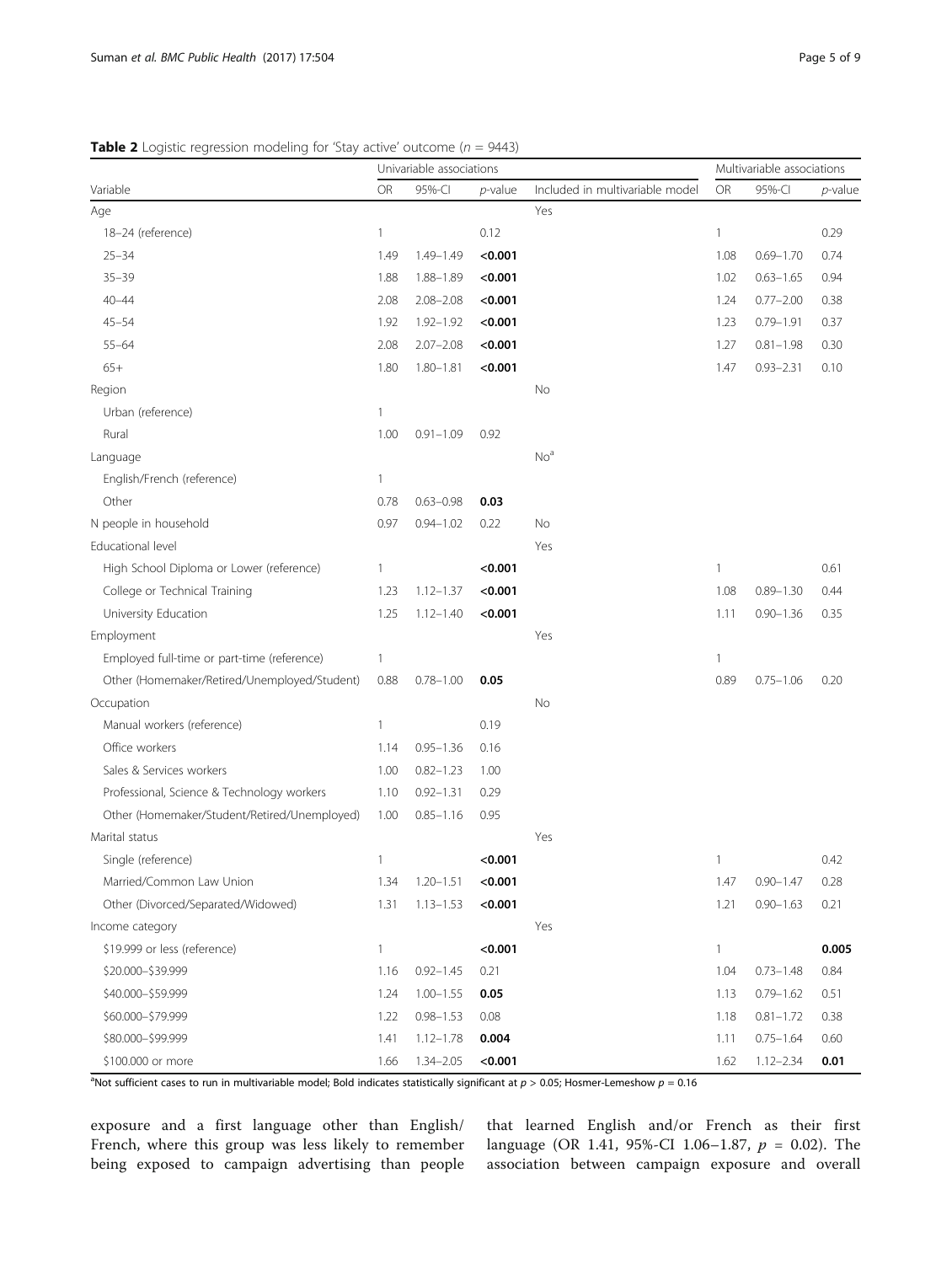# <span id="page-5-0"></span>**Table 3** Logistic regression modeling for campaign exposure outcome ( $n = 5622$ )

| Variable                                     | Univariable associations |               |            |                                 | Multivariable associationsb |               |         |  |
|----------------------------------------------|--------------------------|---------------|------------|---------------------------------|-----------------------------|---------------|---------|--|
|                                              | OR                       | 95%-CI        | $p$ -value | Included in multivariable model | OR                          | 95%-CI        | p-value |  |
| Age                                          |                          |               |            | Yes                             |                             |               |         |  |
| 18-24 (reference)                            | 1                        |               | < 0.001    |                                 | $\mathbf{1}$                |               | < 0.001 |  |
| $25 - 34$                                    | 0.61                     | $0.46 - 0.82$ | 0.001      |                                 | 0.62                        | $0.45 - 0.85$ | 0.003   |  |
| $35 - 39$                                    | 0.69                     | $0.51 - 0.94$ | 0.02       |                                 | 0.73                        | $0.53 - 1.01$ | 0.06    |  |
| $40 - 44$                                    | 0.84                     | $0.63 - 1.12$ | 0.24       |                                 | 0.92                        | $0.67 - 1.26$ | 0.60    |  |
| $45 - 54$                                    | 0.86                     | $0.65 - 1.14$ | 0.29       |                                 | 0.95                        | $0.70 - 1.28$ | 0.72    |  |
| $55 - 64$                                    | 1.00                     | $0.76 - 1.32$ | 1.00       |                                 | 1.04                        | $0.77 - 1.39$ | 0.82    |  |
| $65+$                                        | 0.98                     | $0.74 - 1.30$ | 0.89       |                                 | 0.96                        | $0.71 - 1.30$ | 0.80    |  |
| Region                                       |                          |               |            | No                              |                             |               |         |  |
| Urban (reference)                            | 1                        |               |            |                                 |                             |               |         |  |
| Rural                                        | 1.12                     | $0.99 - 1.24$ | 0.07       |                                 |                             |               |         |  |
| Language                                     |                          |               |            | No <sup>a</sup>                 |                             |               |         |  |
| English/French (reference)                   | $\mathbf{1}$             |               |            |                                 |                             |               |         |  |
| Other                                        | 1.41                     | $1.06 - 1.87$ | 0.02       |                                 |                             |               |         |  |
| N people in household                        | 0.99                     | $0.94 - 1.04$ | 0.55       | No                              |                             |               |         |  |
| Educational level                            |                          |               |            | Yes                             |                             |               |         |  |
| High School Diploma or Lower (reference)     | $\mathbf{1}$             |               | 0.06       |                                 | $\mathbf{1}$                |               | 0.05    |  |
| College or Technical Training                | 1.04                     | $0.91 - 1.18$ | 0.61       |                                 | 1.08                        | $0.94 - 1.25$ | 0.28    |  |
| University Education                         | 1.17                     | $1.02 - 1.34$ | 0.03       |                                 | 1.22                        | $1.04 - 1.43$ | 0.02    |  |
| Employment                                   |                          |               |            | No <sup>c</sup>                 |                             |               |         |  |
| Employed full-time or part-time (reference)  | 1                        |               |            |                                 |                             |               |         |  |
| Other (Homemaker/Retired/Unemployed/Student) | 1.18                     | $1.01 - 1.37$ | 0.04       |                                 |                             |               |         |  |
| Occupation                                   |                          |               |            | Yes                             |                             |               |         |  |
| Manual workers (reference)                   | 1                        |               | 0.003      |                                 | $\overline{\phantom{a}}$    |               | 0.26    |  |
| Office workers                               | 0.93                     | $0.74 - 1.17$ | 0.53       |                                 | 0.91                        | $0.72 - 1.15$ | 0.43    |  |
| Sales & Services workers                     | 1.05                     | $0.80 - 1.36$ | 0.74       |                                 | 1.03                        | $0.79 - 1.35$ | 0.83    |  |
| Professional, Science & Technology workers   | 1.14                     | $0.91 - 1.43$ | 0.27       |                                 | 1.07                        | $0.84 - 1.38$ | 0.57    |  |
| Other (Homemaker/Student/Retired/Unemployed) | 1.24                     | $1.01 - 1.52$ | 0.04       |                                 | 1.10                        | $0.89 - 1.38$ | 0.38    |  |
| Marital status                               |                          |               |            | No                              |                             |               |         |  |
| Single (reference)                           | 1                        |               | 0.44       |                                 |                             |               |         |  |
| Married/Common law union                     | 0.97                     | $0.84 - 1.13$ | 0.70       |                                 |                             |               |         |  |
| Other (Divorced/Separated/Widowed)           | 1.07                     | $0.89 - 1.29$ | 0.49       |                                 |                             |               |         |  |
| Income category                              |                          |               |            | No                              |                             |               |         |  |
| \$19.999 or less (reference)                 | 1                        |               | 0.76       |                                 |                             |               |         |  |
| \$20.000-\$39.999                            | 1.00                     | $0.74 - 1.36$ | 0.98       |                                 |                             |               |         |  |
| \$40.000-\$59.999                            | 1.06                     | $0.79 - 1.42$ | 0.71       |                                 |                             |               |         |  |
| \$60.000-\$79.999                            | 1.11                     | $0.82 - 1.50$ | 0.50       |                                 |                             |               |         |  |
| \$80.000-\$99.999                            | 0.96                     | $0.71 - 1.31$ | 0.80       |                                 |                             |               |         |  |
| \$100.000 or more                            | 0.98                     | $0.74 - 1.30$ | 0.88       |                                 |                             |               |         |  |

<sup>a</sup>Not sufficient cases to run in multivariable model; <sup>b</sup>Hosmer-Lemeshow  $p = 0.404$ ; <sup>c</sup>Not included in multivariable model due to high correlation with Occupation (Cramer's  $V = 0.92$ );

Bold indicates statistically significant at  $p > 0.05$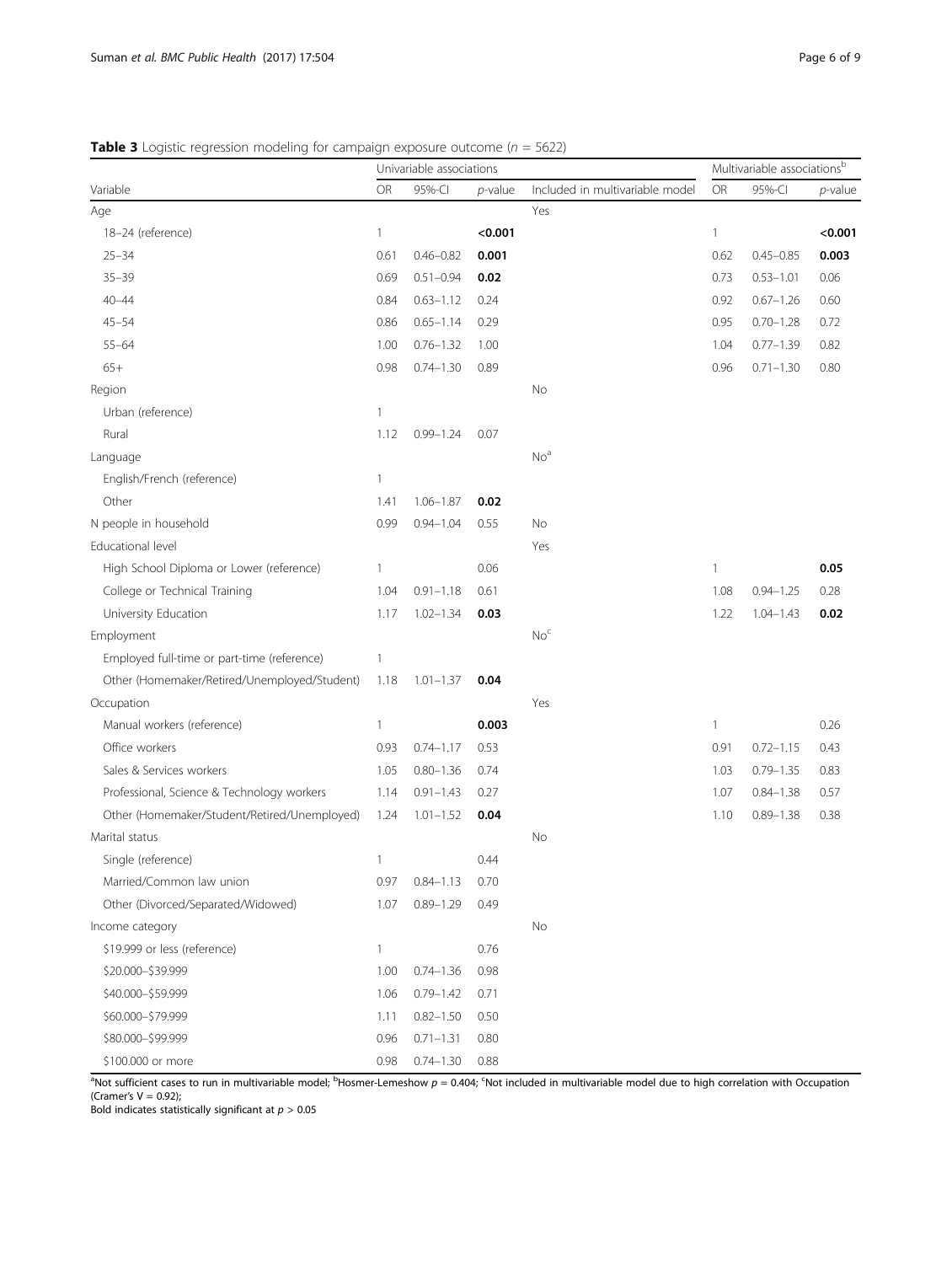educational level was not significant ( $p = 0.06$ ), while respondents with university education were significantly less likely to remember being exposed to the campaign than respondents with a high school diploma or a lower educational level (OR 1.17, 95%-CI 1.02–1.34,  $p = 0.03$ ). A significant association was also found between occupation and campaign exposure  $(p = 0.003)$ , where respondents who were homemakers, students, retirees, or unemployed were less likely to remember being exposed to the campaign than manual workers (OR 1.24, 95%-CI 1.01-1.52,  $p = 0.04$ ). Lastly, a significant association was observed between age categories and campaign exposure ( $p = <0.001$ ).

Age, educational level, and occupation were entered into the multivariable logistic regression for campaign exposure. While language was a significant determinant in the univariable model, there were insufficient cases in the dataset to run this variable in the multivariable model. Employment status was not entered into the multivariable model, because it showed a high correlation with occupation (Cramer's  $V = 0.92$ ). The associations between campaign exposure and educational level and age remained significant in the multivariable model  $(p < 0.05)$ , while occupation became non-significant. Respondents with university education were significantly less likely to remember being exposed to the campaign than respondents with a high school diploma or lower education (OR 1.22, 95%-CI 1.04-1.43,  $p = 0.02$ ). A Hosmer-Lemeshow test for the multivariable model showed a *p*-value of 0.40 ( $X^2$  8.30 with 8 degrees of freedom), again suggesting a good fit of data.

# **Discussion**

The current study examined associations between various measures of SES and having adaptive beliefs about back pain (i.e. agreeing with the statement 'If you have back pain you should try to stay active'). We also examined associations between SES measures and selfreported exposure to a mass media campaign highlighting the importance of staying active through an episode of back pain. Results suggest that annual household income, as s measure of SES, was significantly associated with beliefs about LBP. We also observed a significant association between educational level and self-reported exposure to campaign advertising, where respondents with a high level of education were less likely to remember being exposed to campaign advertising (OR 1.22,  $p = 0.02$ ). This may be due to the nature of the advertising, which targeted industries and workplaces with high risk of back pain (e.g. posters were sent out to construction and manufacturing type workplaces, but they were not sent out to offices or workplaces with a high ratio of university educated workers).

The targeted nature of the campaign is an important factor to keep in mind when interpreting our results. It may be that the LBP campaign did not yield any new information for higher educated respondents, which did not trigger them to remember this campaign. Recent studies have shown that tailored messages and targeted campaigns appear to stimulate greater cognitive activity among recipients than messages that are not tailored [[32](#page-8-0)]. Making information relevant to the target audience has a better chance of effectiveness and is more likely to produce positive changes in health-related behavior [\[32](#page-8-0), [33](#page-8-0)]. However, adequate exposure to the messages remains important, and supportive activities and policies can contribute to better behavioural or cognitive outcomes [[33](#page-8-0)]. Additionally, targeted information campaigns may assist in reducing health disparities because in this study the targeted campaign was recalled more by low SES groups. This suggests the campaign reached and was understood by its intended audience. If low SES patients' beliefs become more aligned with those of high SES patients, then recovery from LBP may improve to be similar to recovery rates of high SES groups. However, given that other studies have found that changed beliefs do not necessarily lead to changed actions [[25](#page-8-0)–[27\]](#page-8-0), more research to help people translate realigned beliefs into new behaviours is needed.

In our univariable models, several SES measures were associated with adaptive back beliefs regarding staying active through LBP. For example, significant associations were observed between the LBP belief item and language, education, employment, and income. Learning a first language other than English or French, which could be interpreted as being immigrant to Canada, was a significant determinant for not agreeing with the 'stay active' item. When looking at language as a determinant for racial or immigrant status, our finding is in line with other research that suggests racial and ethnic disparities exist in health care [[34](#page-8-0), [35](#page-8-0)]. Specific to pain-related issues, a previous review showed that such disparities are prominent in pain perception, assessment, and treatment of pain, which underlines our finding that immigrant respondents usually are less likely to have adaptive beliefs about staying active through back pain [\[36](#page-8-0)]. Education, employment, and income category were also significantly associated with adaptive LBP beliefs in univariable models, which is in line with other research showing that more education is linked to higher income, and that both are associated with better health [[37, 38](#page-8-0)]. Employment status (employed versus unemployed) might be a mediator between education and income, with more education being linked to higher employment rates, and being employed leading to higher income than being unemployed.

Although little is known about the relationship between SES and beliefs about LBP, our results are consistent with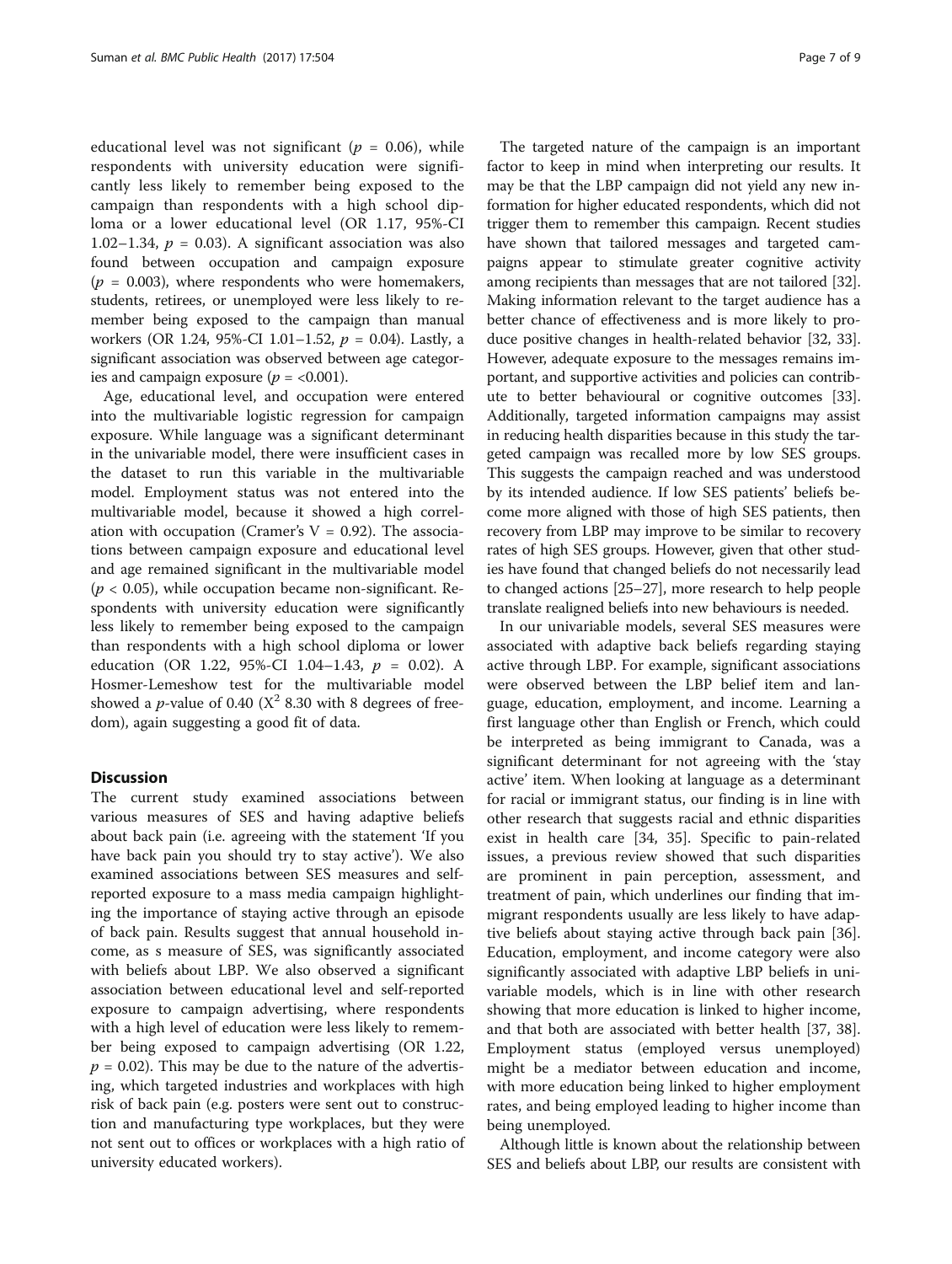<span id="page-7-0"></span>a review of survey data from two U.S. national surveys [[39](#page-8-0)]. This study suggests that prevalence of LBP declines with an increase in education and income. Another review on formal education and LBP suggested that low education is associated with longer duration and higher recurrence of LBP [[40](#page-8-0)]. In general, both higher incomes and higher levels of education have been reported as positively associated with healthy behaviour and thus positive health outcomes [[6](#page-8-0)–[9](#page-8-0), [41\]](#page-8-0). However, the potential mechanisms through which SES influences LBP are unclear. One explanation might be that higher educational levels are related to healthy behaviour (e.g. exercise habits), less exposure to occupational risk factors (e.g. heavy manual work), and to higher incomes. Higher incomes can further reduce occupational and environmental risk factors (e.g. better living conditions), increase access to preventive health services, and aid in implementing healthy behaviours. However, other known and unknown factors may influence the relationship between SES and LBP, making the understanding of underlying mechanisms difficult. Furthermore, evidence has suggested that correlations between education, income, and other SES measures are modest, and that SES measures are not interchangeable [[7\]](#page-8-0). Different SES factors can affect health at different times in life, on different levels, and through various causal pathways [[7\]](#page-8-0). SES measures can further interact with other respondent characteristics, such as age. For example, older people have had more time to generate wealth than younger people, despite generally reporting lower incomes than younger people due to being retired, unemployed, or unable to enter the labour market. This interplay between various SES and non-SES measures further complicates interpretation of the relationship between SES and health.

Our results were based on a large, population-based sample that appeared representative of the overall target population based on recent census information available from Statistics Canada [[31](#page-8-0)]. This improves generalizability of these results. However, the current study encountered some limitations. Unfortunately, no information on campaign exposure was available for the years 2010 and 2011, and no control group was available from areas without campaign exposure. We also did not have data on selfreported LBP to relate to measures of SES, and future studies should ideally include data on self-reported LBP. Furthermore, while most of the SES measures had many categories, not all categories were meaningfully interpretable and were collapsed. For example, 11 random categories were available for the 'occupation' variable, which was subsequently collapsed into 5 meaningful categories. While it has been recommended that researchers use many categories in order to establish knowledge on which SES factors specifically influence health, the categories chosen must be meaningful and preferably

based on evidence [\[7](#page-8-0)]. Furthermore, the partially nonrandomized sample (web-based survey) might have influenced our results and the cross-sectional nature of the surveys prevented examination of individuallevel changes in LBP beliefs due to the campaign.

# Conclusion

Individuals with higher annual household income appear more likely to believe that one should stay active during an episode of LBP. Additionally, targeted information campaigns are recalled more by low SES groups and may thus assist in reducing health disparities. More research is needed to fully understand the association between socioeconomic factors and LBP and to target campaigns accordingly.

# Additional file

[Additional file 1:](dx.doi.org/10.1186/s12889-017-4387-4) Survey questionnaire items. Shows the original survey questions that were used in this study. (DOCX 19 kb)

#### Abbreviations

CI: Confidence interval; LBP: Low back pain; OR: Odds Ratio; SES: Socioeconomic status

#### Acknowledgements

The authors would like to thank the EMGO+ Institute for providing funding support and the Workers' Compensation Board of Alberta, Leger Marketing, and Advanis Inc. for provision of data.

#### Funding

This study was supported by the EMGO+ Institute for Health and Care Research Travel Grant. The funding party did not have any role in design of the study, in collection, analysis, and interpretation of data, or in writing the manuscript.

#### Availability of data and materials

The datasets used and/or analyzed during the current study are available from the corresponding author on reasonable request.

#### Authors' contributions

AS and DPG designed the study and discussed analysis. AS, GPB, and DPG discussed results, and all authors were involved in interpretation of results. AS wrote the initial manuscript, GPB, FGS, JRA, and DPG edited subsequent versions of the manuscript, and approved of the final manuscript.

### Competing interests

The authors declare that they have no competing interests.

### Consent for publication

Not applicable.

### Ethics approval and consent to participate

The University of Alberta's Health Research Ethics Board approved this study. Consent to participate was obtained by the survey polling firms who collected data

### Publisher's Note

Springer Nature remains neutral with regard to jurisdictional claims in published maps and institutional affiliations.

#### Author details

<sup>1</sup>Department of Public and Occupational Health, Amsterdam Public Health research institute, VU University Medical Centre, PO Box 7067, 1007, MB, Amsterdam, The Netherlands. <sup>2</sup> Department of Physical Therapy, University of